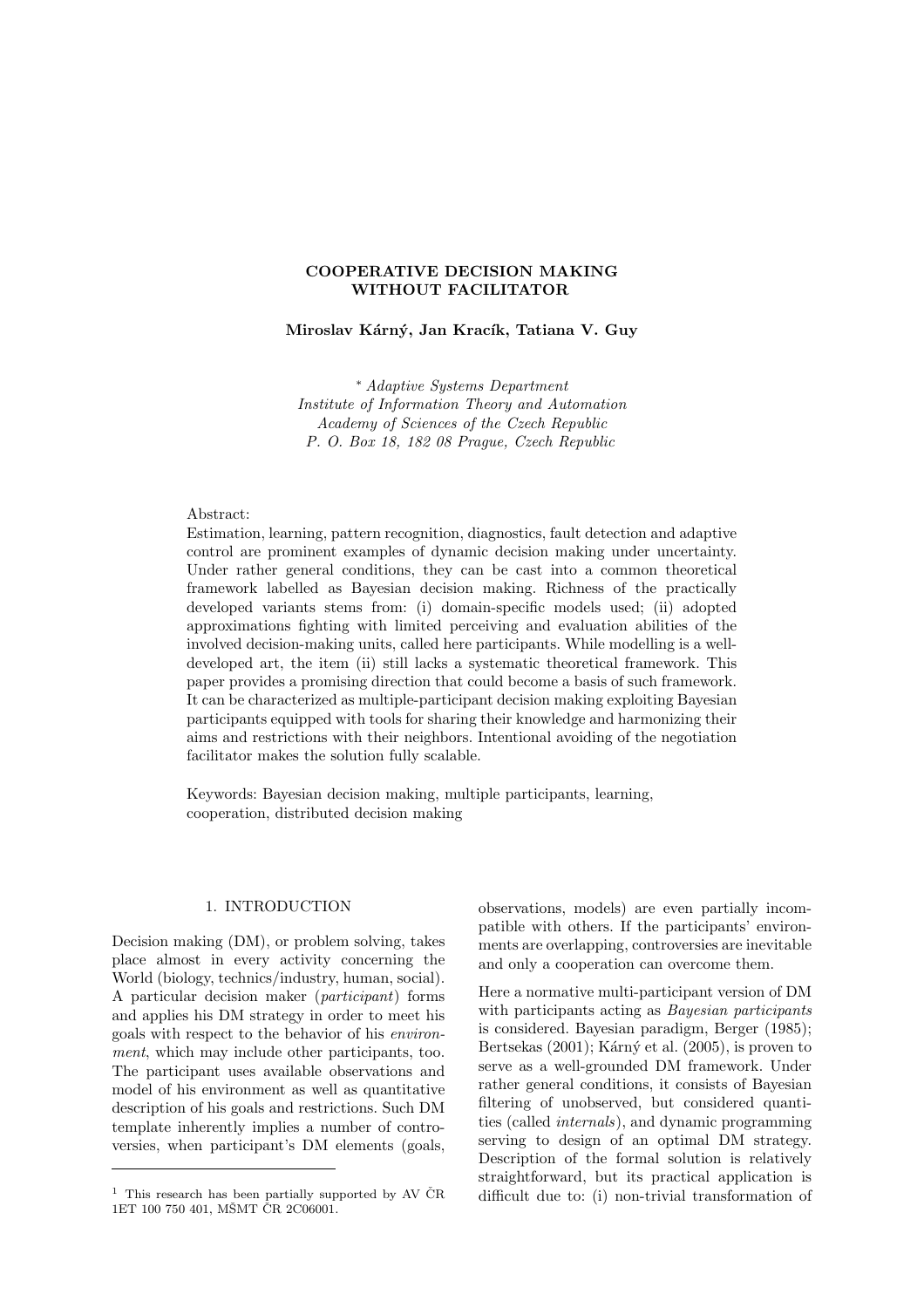knowledge, decision goals and restrictions into an appropriate probabilistic language, and (ii) always limited ability of participants to perceive and evaluate. While the first item can be often solved by a well-developed, domain-specific modelling, the second one is the application bottleneck, which can be overcome by a cooperative DM. The desired efficient approach, however, must not rely on a non-realistic facilitator with unlimited capabilities. The paper contributes to the problem solution and tries to provide the missed part of Bayesian DM theory. The proposed cooperative DM respects the following circumstances:

- Real participant with limited perceiving and evaluation abilities is equipped with, more or less standard, Bayesian methodology of constructing and applying feasible DM strategies.
- A participant has a relatively small set of neighbors he can cooperate with, i.e., the overall cooperation load remains within the ability of a real participant.
- The cooperation rests on two basic activities: sharing and harmonization of the DM elements. A tool set supporting these activities is provided to a participant.

The paper summarizes the state of the art in the outlined direction. Predominantly, it focuses on the steps, where either existing solutions are felt insufficient or insufficiently justified and points out directions of further systematic research. Specifically, Section 2 recalls a fully probabilistic version of the Bayesian DM, Kárný and Guy (2006), for a single participant. Section 3 outlines considered cooperation ways. Section 4 summarizes the available tools for knowledge sharing and the tools for harmonizing DM goals and restrictions. Critical aspects of the proposed scheme are discussed in Section 5. Section 6 closes the paper.

# 2. FULLY PROBABILISTIC DECISION MAKING

The data d available to a participant consists of observation  $\Delta$  he made on his environment and his action a; at discrete time t,  $d_t \equiv (\Delta_t, a_t)$  ( $\equiv$  means defining equality). To reach his DM goal with respect to his environment, the participant selects sequence of informationally causal rules  $R_t$ , which forms his DM strategy  $R \equiv R^T \equiv (R_1, \ldots, R_T)$ . Each rule  $\mathsf{R}_t \in \mathsf{R}_t^*$  ( $x^*$  marks set of x) maps the available data  $d^{t-1} \equiv (d_1, \ldots, d_{t-1})$  on the action  $a_t$ , i.e.,  $R_t: d^{*t-1} \to a_t^*$ .

The sequence of actions the participant selects is  $a^T \equiv (a_1, \ldots, a_T)$  with individual actions  $a_t \in$  $a_t^*$  ≡ the set of admissible values applied at discrete time  $t \in t^* \equiv \{1, \ldots, T\}, T < \infty$ .

Quality of the selected DM strategy is judged by a loss function  $Z: \mathcal{Q}^* \to [-\infty, \infty]$  that orders a loss function  $\mathsf{Z}: \mathcal{Q} \to [-\infty, \infty]$  that order<br>a posteriori closed-loop behaviors  $\mathcal{Q} \equiv (d^T, x^T)$ consisting of data  $d^T$  and internals  $x^T$ .

DM always faces uncertainty as his environment is not isolated part of the world and internals are unknown to the participant. Thus, his strategies are a priori ordered via the loss function only when considering a functional dependance of the behavior on DM strategy and uncertainty. This does not allow him to select the best DM strategy: influence of uncertainty on the ordering has to be removed.

Anybody wants to avoid selecting the DM strategy, which can be a posteriori outperformed irrespectively of uncertainties. To achieve this, R the mathematical expectation  $E[\cdot] \equiv \int f(Q) dQ$ should be used for prior elimination of uncertainty. The weighting function  $f(Q)$  of the expectation functional is probability density function (pdf) describing the closed decision loop for the inspected DM strategy. Often, the expected loss E [Z] is taken as the prior measure of quality. Generally, however, the attitude of the participant to losses is modified by the probability assigned to realized behavior, i.e., the optimal DM strategy  ${}^{O}R$  is defined

$$
{}^{O}\mathsf{R} \in \operatorname{Arg} \inf_{\mathsf{R} \in \mathsf{R}^*} \int \mathcal{U} \left( \mathsf{Z}(\mathcal{Q}), f(\mathcal{Q}) \right) f(\mathcal{Q}) \, d\mathcal{Q} \qquad (1)
$$

with a function  $U$  increasing in the first argument. with a function  $\mu$  increasing in the first argument.<br>Hereafter,  $\int \cdot dQ$  denotes *definite multivariate in*tegral over the domain of integrand.

The uncertain behavior  $Q$  enters the function  $U$  via the loss function Z. The postulate that otherwise the behavior enters it at most via  $f(Q)$ reflects the assumption that the risk attitude depends only on probability that Q will occur.

Neither  $U$  nor  $Z$  are usually fully determined by the partial ordering of behaviors they express. It is reasonable to decrease this ambiguity and use an alternative expression of this ordering. In that sense, the combined effect of functions  $U$ ,  $Z$  can be expressed by introducing the notion of the ideal pdf  $If (Q)$  as the pdf  $f(Q)$  achieved for the DM strategy  $^{\circ}$ R optimal with respect to them.

In the rest of the paper, we assume that the ideal pdf is unique. This assumption is restrictive. It has been partially removed under specific circumstances, Kárný et al.  $(2005)$ , but a general solution without it is to be elaborated.

Assuming that  $U$  has continuous derivative with respect to the second argument and requiring

$$
\mathcal{U}\left(\mathsf{Z}(\mathcal{Q}), \, {}^{I}f\left(\mathcal{Q}\right)\right) = 0\tag{2}
$$

we get, cf. Bernardo (1979), the Kullback-Leibler divergence (KLD), Kullback and Leibler (1951), as the optimized functional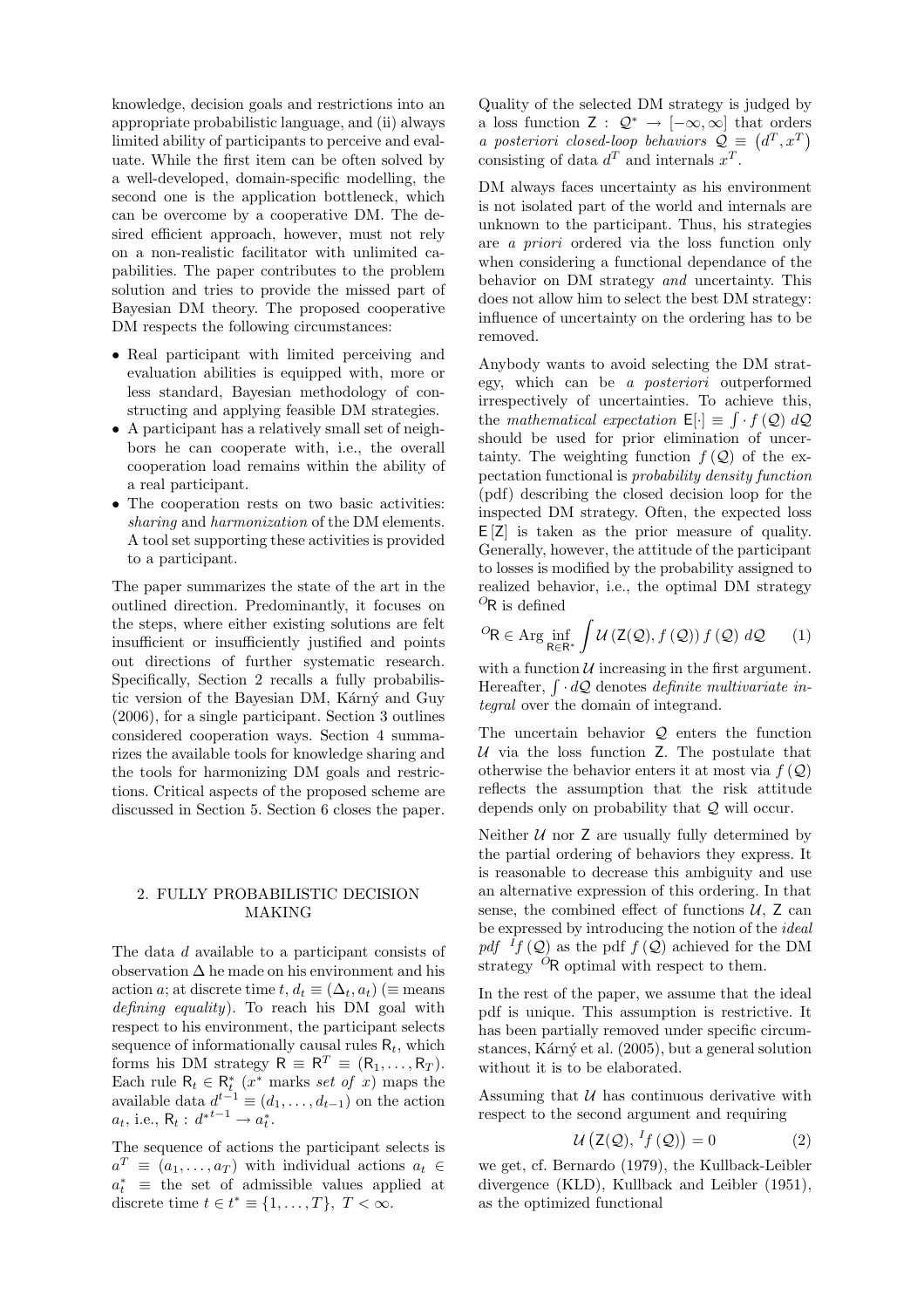$$
U(Z(Q), f(Q)) = \ln\left(\frac{f(Q)}{If(Q)}\right) \Leftrightarrow \qquad (3)
$$

$$
\mathsf{E}\left[\mathcal{U}(\mathsf{Z},f)\right] = \mathsf{D}\left(f\middle|\big|^{I}f\right) \equiv \int \ln\left(\frac{f\left(\mathcal{Q}\right)}{^{I}f\left(\mathcal{Q}\right)}\right)f\left(\mathcal{Q}\right)d\mathcal{Q}.
$$

Specification of the DM goals and restrictions (support of  $f(Q)$  giving the finite KLD is included in the support of  $^{I}f(\mathcal{Q})$  via the *ideal pdf*  $^{I}f(\mathcal{Q})$ and minimization of the KLD is called fully probabilistic design (FPD), Kárný and Guy (2006).

Respecting the structure of the behavior  $\mathcal{Q} =$  $d^T, x^T$ , the pdf  $f(Q)$  describing closed loop, formed by the environment and by the DM strategy, can be factorized and interpreted as follows  $f(\bigcap$ 

$$
= \prod_{t \in t^*} \underbrace{f(\Delta_t | a_t, d^{t-1}, x^t)}_{observation \ model} \times \underbrace{f(x_t | a_t, d^{t-1}, x^{t-1})}_{\{evolution \ model \ of \ internal \}}
$$
 *model*  
 
$$
\times \underbrace{f(a_t | d^{t-1})}_{\{a_t | d^{t-1}\}} \qquad (4)
$$

informationally causal optimized DM strategy

Having the ideal pdf factorized in the way mimic to (4), the solution of FPD is described by the following pair of propositions proven in Kárný and Guy (2006). For presentation simplicity,  $d^{t-1}$  is omitted in condition and internals are assumed to have character of the state, i.e.,  $x_t$  replaces  $x^t$ .

Proposition 2.1. (Stochastic filtering). Let a prior pdf  $f(x_0)$  be given. Then, the pdf  $f(x_t|d^t)$ , describing state estimate, and the pdf  $f(x_t | a_t, d^{t-1}),$ providing *state prediction*, evolve

$$
f(x_t | a_t, d^{t-1})
$$
  
=  $\int f(x_t | a_t, x_{t-1}) f(x_{t-1} | d^{t-1}) dx_{t-1}$   

$$
f(x_t | d^t) = \frac{f(\Delta_t | a_t, x_t) f(x_t | a_t, d^{t-1})}{\int f(\Delta_t | a_t, x_t) f(x_t | a_t, d^{t-1}) dx_t}.
$$

The filtering does not depend on the used informationally causal DM strategy  $\{f(a_t|d^{t-1})\}_{t\in t^*}$ but on the generated actions only.

Proposition 2.2. (Solution of the FPD). The optimal DM strategy minimizing  $D(f||^{T}f)$  is randomized one given by the pdfs

$$
^{C}f\left(a_{t}\left|\,d^{t-1}\right.\right)=\,^{I}f\left(a_{t}\left|\,d^{t-1}\right.\right)\frac{\exp\left[-\omega\left(a_{t},d^{t-1}\right)\right]}{\gamma\left(d^{t-1}\right)}
$$
\n
$$
\gamma\left(d^{t-1}\right)\equiv\int\,^{I}f\left(a_{t}\left|\,d^{t-1}\right.\right)\exp\left[-\omega\left(a_{t},d^{t-1}\right)\right]\,da_{t}.
$$

Starting with  $\gamma$  $d^T$  $\equiv$  1, functions  $\omega$  $(a_t, d^{t-1})$ are generated recursively for  $t = T, T - 1, \ldots, 1$  in the backward manner, as follows

$$
\omega (u_t, d^{t-1})
$$
  
=  $\int \Omega (u_t, d^{t-1}, x_{t-1}) f (x_{t-1} | d^{t-1}) dx_{t-1}$ 

with  $f(x_t|d^t)$  given by Proposition 2.1 and

$$
\Omega\left(a_{t}, d^{t-1}, x_{t-1}\right)
$$
\n
$$
\equiv \int f\left(\Delta_{t}|a_{t}, x_{t}\right) f\left(x_{t}|a_{t}, x_{t-1}\right) \times
$$
\n
$$
\ln\left(\frac{f\left(\Delta_{t}|a_{t}, x_{t}\right) f\left(x_{t}|a_{t}, x_{t-1}\right)}{\gamma\left(d^{t}\right)^{I} f\left(\Delta_{t}|a_{t}, x_{t}\right)^{I} f\left(x_{t}|a_{t}, x_{t-1}\right)}\right) d\Delta_{t} dx_{t}.
$$

The presented FPD has the following features:

- The minimizing DM strategy is found explicitly. This simplifies approximate solution of this version of dynamic programming.
- An equivalent FPD can be constructed to any Bayesian DM given by the pair  $U$  and  $Z$ .
- All DM elements (the environment model, randomized strategies and their ideal counterparts) are described probabilistically.

### 3. COOPERATION

A participant acts, i.e., transforms the chosen DM elements into his optimal DM strategy and applies it. He acts irrespectively whether the set of his neighbors is empty or not. However, the explicit awareness of neighbors opens a way to a better performance via cooperation, i.e., via exchange and modification of the DM elements of neighbors.

The discussed methodology takes participants, labelled by p, as neighbors iff behaviors  $\mathcal{Q}_p$  of closed loops they consider overlap. Due to the limited abilities of a participant  $p = \pi$ , the set of his neighbors  $p^*_{\pi}$  has a few members. The methodology cares about the neighbors who are willing to exchange DM elements and possibly modify personal ones. The modification, which is discussed below, induces re-design of the optimal DM strategy and, hopefully, leads to an improved DM performance of neighboring participants.

"Pure" types of participants are:

- Selfish participant accepts the DM elements offered by his neighbor, however, uses them irrespectively of DM goals of the neighbor.
- Cooperative participant negotiates with his neighbor the degree of mutual influence, i.e., cooperating participants come to a common degree of acceptance of the offered DM elements.
- Dominating participant enforces his DM elements to other(s). It creates a kind of, possibly softly, centralized DM. Applicability of this most efficient cooperation reaches soon robustness, communication and computation barriers.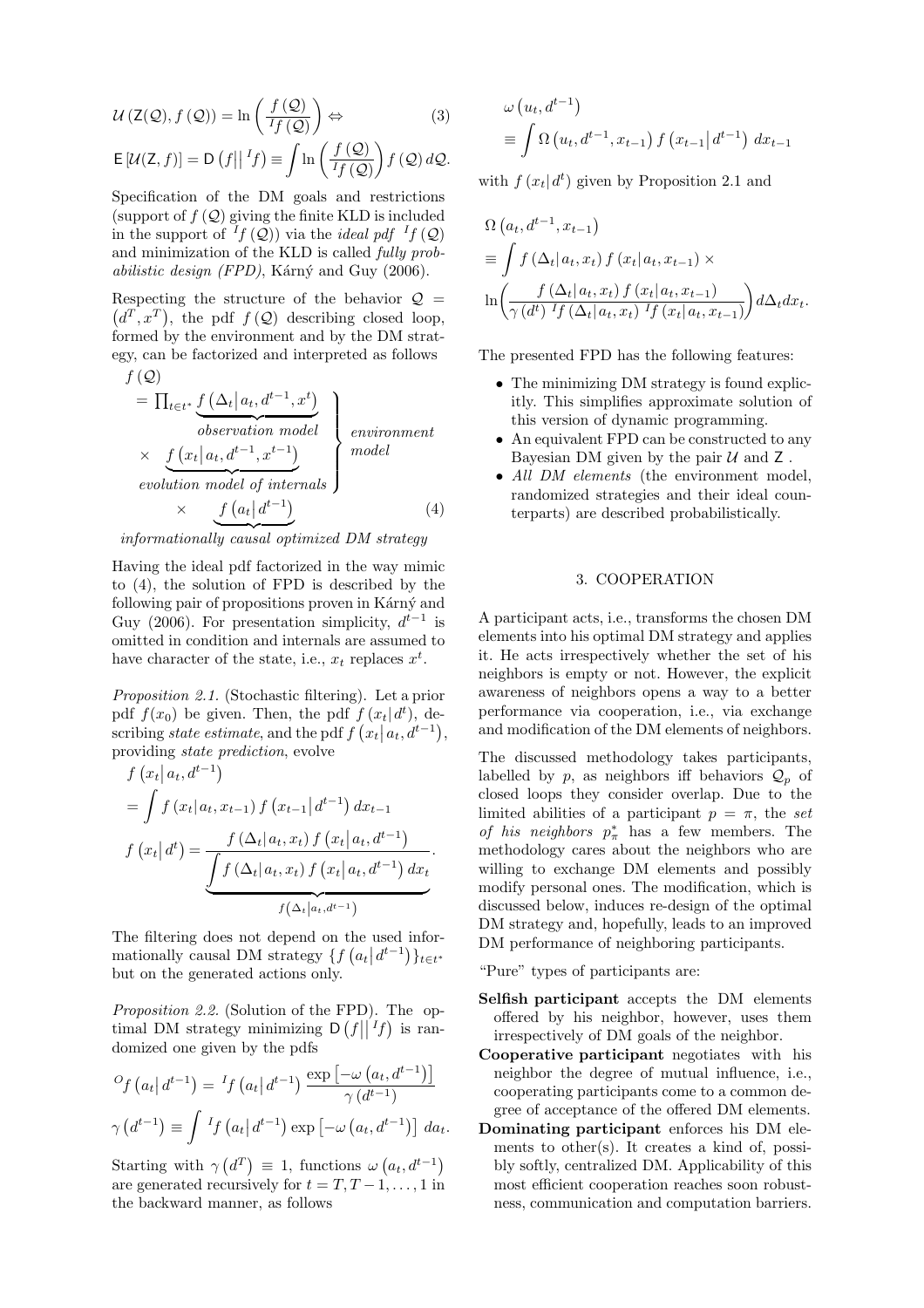A more extensive discussion of this classification can be found, in Kárný and Guy (2004).

#### 4. COOPERATION TOOLS

Knowledge about behavior  $\mathcal{Q}_p$  of the closed loop formed by a participant  $p$  and its environment is expressed by the pdf  $f(Q_p|p)$ . According to (4), it is product of the environment model with factors  $f(\Delta_{t;p} | a_{t;p}, x_{t;p}, p) f(x_{t;p} | a_{t;p}, x_{t-1;p}, p)$  and the  $J(\Delta_{t;p}|a_{t;p}, x_{t;p}, p) J(x_{t;p}|a_{t;p}, x_{t-1;p}, p)$  and the<br>DM strategy with a generic factor  $f(a_{t;p}|d_p^{t-1}, p)$ .

The ways of enriching this knowledge as well as modification of its ideal counterpart by using DM elements offered by neighbors are inspected here.

### 4.1 Knowledge offered by neighbors

Let us consider a fixed participant  $\pi$  with neighbors labelled by  $p \in p^*_\pi$ . The participant  $\pi$  delimits the group of his neighbors as those participants about whose behaviors he is aware of and who have a common part  $C_p$  with his behavior  $\mathcal{Q}_{\pi}$ . For a  $p \in p_{\pi}^*$ , let us decompose  $\mathcal{Q}_{\pi} = (\bar{C}_p, C_p)$ , where  $\overline{C}_p$  is available for the participant  $\pi$  but it is unavailable for the participant p. Similarly,  $\mathcal{Q}_p = (\bar{C}_\pi, C_p)$ , where  $\bar{C}_\pi$  is the part of the behavior  $\mathcal{Q}_p$  unavailable to the participant  $\pi$ .

The neighboring participant p offers his knowledge by providing the pdf  $f(Q_p|p) = f(\bar{C}_{\pi}, C_p|p)$ . The accepting participant  $\pi$  is obviously able to exploit at most the marginal pdf  $f_p \equiv f(C_p|p)$  characterizing the common part  $C_p$  of behaviors  $\mathcal{Q}_{\pi}$  and  $\mathcal{Q}_n$ . To establish a cooperation, the participant  $\pi$ needs a tool that allows him to use all offered pdfs  $f_p \equiv f(C_p|p)$  and modify  $f(Q_\pi|\pi)$  by the set of marginal pdfs

$$
f_{\pi}^* \equiv \{ f_p \equiv f(C_p | p), \mathcal{Q}_{\pi} = (\bar{C}_p, C_p), p \in s_{\pi}^* \}.
$$
 (5)

It is useful to include  $f_{\pi} \equiv f(Q_{\pi}|\pi)$  into the set  $f_{\pi}^*$ . This is possible with  $\mathcal{Q}_{\pi} \equiv C_{\pi}$  and void  $\bar{C}_{\pi}$ .

Knowledge exploitation in decentralized DM is always poorer than in the centralized DM. Thus, for fixed strategies of neighbors, there is a global closed-loop pdf  $G_f \equiv \tilde{G}_f(\mathcal{Q}_\pi)$  describing completely knowledge of the considered group of neighbors. The respective pdfs in  $f_{\pi}^*$  (5) can be interpreted as noisy (not fully compatible) projections of the global pdf  $G_f(Q_\pi)$ . The knowledge sharing can be interpreted as a correction of  $f(Q_\pi|\pi)$ , a noisy projection of the global pdf  $^{G}f(Q_{\pi})$  to the knowledge domain of the  $\pi$ th participant, by the pdfs in the set  $f^*_{\pi}$ . Basic ways are outlined below.

The inspected corrections need to extend the processed marginal pdfs  $f(C_p|p)$  on  $\mathcal{Q}_{\pi}$ . It is done via a chain rule  $\tilde{f}(\bar{C}_p|C_p) f(C_p|p)$  with a suitably chosen conditional pdf  $\tilde{f}(\bar{C}_p|\bar{C}_p)$ .

#### 4.2 Approximation-based sharing

The global, group describing, pdf  $G_f = G_f(Q_\pi)$ is unknown and we approximate it by the pdf denoted  $f\left(\mathcal{Q}_{\pi} | f_{\pi}^*\right)$  and defined

$$
f(Q_{\pi}|f_{\pi}^{*}) \in \text{Arg} \min_{\{ \hat{f} \equiv f(Q_{\pi}) \}} \mathsf{E}\left[D\left(\frac{G_{f}}{f}\middle|\hat{f}\right)\right] = \text{Arg} \min_{\{ \hat{f} \}} \mathsf{E}\left[D\left(\frac{G_{f}}{f}\middle|\hat{f}\right)\middle|\hat{f}, f_{\pi}^{*}\right],
$$
(6)

where the expectation  $E$  and its conditional version  $\mathsf{E}\left[\cdot\middle|\hat{f},f_{\pi}^*\right]$  are taken over the uncertain global pdfs  $G_f \in \mathcal{G}_{f^*}$  = the set of possible objective global pdfs. The equality (6) follows from the basic lemma of DM, Astrom (1970), Kárný et al. (2005). It can be exploited if we manage to relate the optimized pdf  $\hat{f}$  and (meta)data  $f_{\pi}^*$  (5) to the unknown global pdf  $G_f$ . It is done heuristically.

First, we extend the respective marginal pdfs  $f(C_p|p)$  on  $\mathcal{Q}_{\pi}$  using the appropriate conditional pdfs derived from the pdfs  $\hat{f}(\mathcal{Q}_\pi)$  over which the optimization runs, i.e., the extensions have the form  $\hat{f}(\bar{C}_p | C_p) f(C_p | p)$ .

Let us split the set  $G_f^*$  of possible global pdfs  $G_f$ to non-overlapping subsets  ${}^G f_p^*$ ,  $p \in p^*_\pi$ . Then,

$$
\mathsf{E}\left[\mathsf{D}\left(\left.\begin{array}{c} G_f \\ \end{array}\right|\left.\hat{f}\right)\right|\hat{f},f_{\pi}^*\right] \tag{7}
$$
\n
$$
=\mathsf{E}\left[\sum_{p\in p_{\pi}^*}\chi_p\left(\left.\begin{array}{c} G_f \\ \end{array}\right|\mathsf{D}\left(\left.\begin{array}{c} G_f \\ \end{array}\right|\left.\hat{f}\right)\right|\hat{f},f_{\pi}^*\right],
$$

where  $\chi_p(\cdot)$  is indicator of the set  ${}^{G}f^*_p$ . Sets  ${}^{G}f^*_p$ are selected so that on them the approximation

$$
\mathsf{E}\left[\mathsf{D}\left(\left.\begin{array}{c} G_f \middle| \hat{f}\end{array}\right|\left.\hat{f},\right.\right. G_{f_p^*}\right] \\
\approx \mathsf{D}\left(\hat{f}\left(\bar{C}_p \middle| C_p\right)f\left(C_p \middle| p\right)\middle| \hat{f}\right) \\
= \int f\left(C_p \middle| p\right) \ln \left(\frac{f\left(C_p \middle| p\right)}{\hat{f}(C_p)}\right) dC_p\n\end{array} \tag{8}
$$

causes the smallest error when we minimize the functional resulting from this approximation instead of the functional (6). With the approximation (8), the minimization task (6) gets the form

$$
f(Q_{\pi}|f_{\pi}^{*}) \in \operatorname{Arg\,min}_{\{f\}} \tag{9}
$$

$$
\sum_{p \in p_{\pi}^{*}} \alpha_{p}(\hat{f}) \int f(C_{p}|p) \ln \left( \frac{f(C_{p}|p)}{\hat{f}(C_{p})} \right) dC_{p}
$$

where  $\alpha_p = \alpha_p$  $\hat{f}$ is the probability of the set  ${}^{G}f_{p}^{*}$ . Let us neglect dependence of these probabilities on the optimized pdf  $\hat{f} = \hat{f}(\mathcal{Q}_\pi)$ . Then, it is easy to find that the pdf  $f(Q_{\pi}|f_{\pi}^*)$  optimally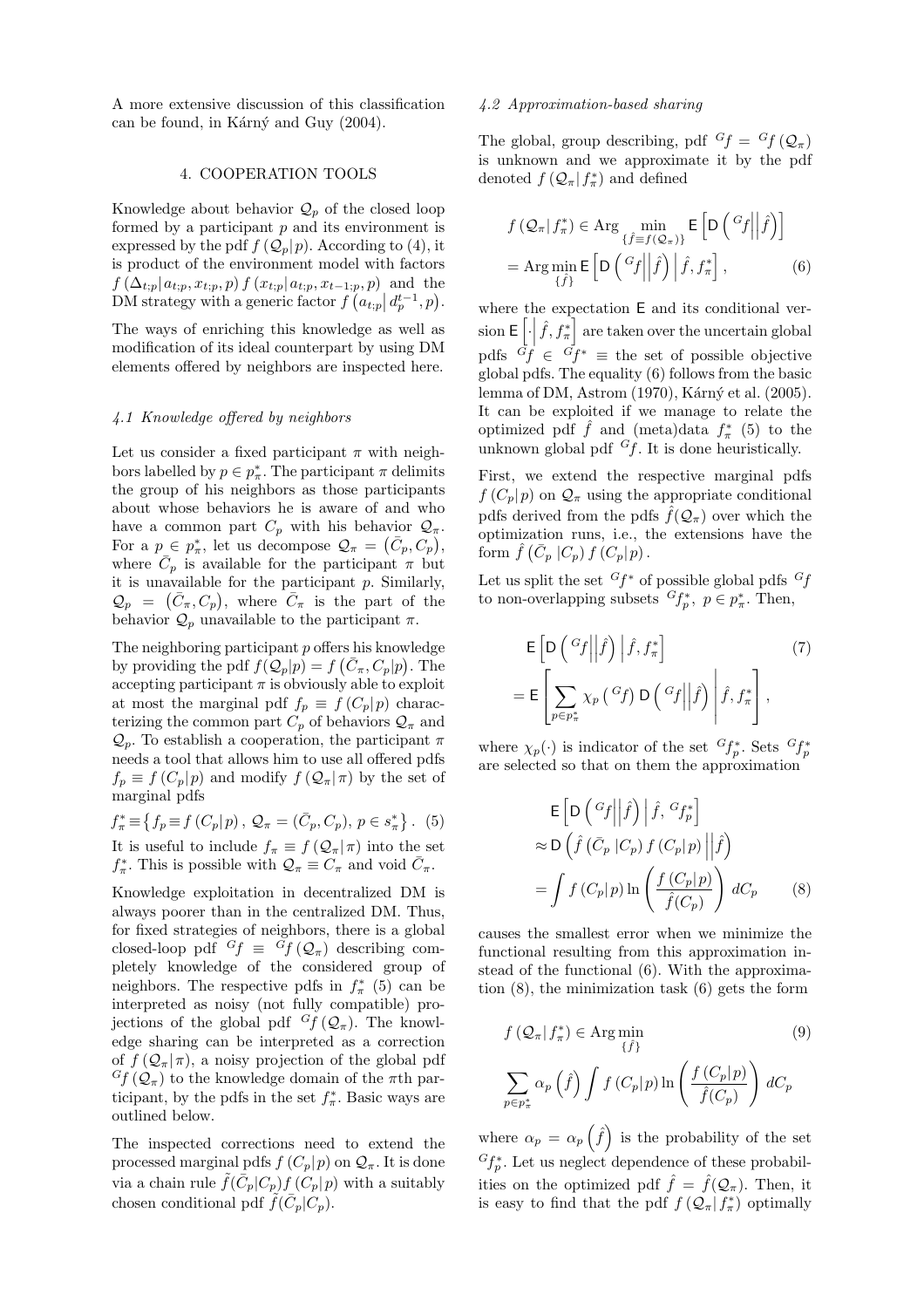approximating the unknown global pdf  $<sup>G</sup>f$  ( $Q_\pi$ ) in</sup> the sense (9) has to meet the necessary condition

$$
\sum_{p \in p_{\pi}^*} \alpha_p \frac{f(C_p|p)}{f(C_p|f_{\pi}^*)} = constant.
$$
 (10)

Explicit solution of (10) is rarely available. For instance, if  $\pi = 2$ ,  $p_2^* \equiv \{1, 2\}$ , then it reads

$$
f(C_2|f_1, f_2) \equiv f(Q_2|f_1, f_2) = f(\bar{C}_1|C_1, \pi = 2)
$$
  
 
$$
\times [\alpha_1 f(C_1|p=1) + (1-\alpha_1) f(C_1|p=2)].
$$

Generally, (10) has to be solved numerically. An efficient iterative procedure with a guaranteed convergence was proposed in Kracík (2005).

The approximation (8) is motivated by the fact that the particular models  $f(C_p|p)$  are usually obtained by Bayesian learning and thus they have "tendency" to minimize the KLD to the global pdf  $<sup>G</sup>f(C_p)$ , Kárný et al. (2005). This also motivates</sup> the choice of the factors  $\hat{f}(\bar{C}_p|C_p)$  for extending respective marginal pdfs  $f(\overline{C_p}|p)$  to the pdf describing the behavior  $\mathcal{Q}_{\pi}$ .

Note that the participant's type, Section 3, determines the selection of probabilistic weights  $\alpha_p$ .

### 4.3 Alternative solution

The assumption that  $\alpha_p, p \in p^*_{\pi}$ , do not depend on the optimized  $\hat{f}$  can be rather rough. Thus, it is worthwhile to consider alternative approximations. For instance, the processed marginal pdfs can be extended to describe whole  $\mathcal{Q}^*_{\pi}$  by the concan be extended to describe whole  $\mathcal{Q}_{\pi}$  by the conditional pdf of  $f(\mathcal{Q}_{\pi}|\pi)$ , i.e.,  $f(\bar{C}_p|\bar{C}_p,\pi) f(\bar{C}_p|p)$ . This leads to the re-definition of sets  $G_{f_p}^*$  so that

$$
\mathsf{E}\left[\mathsf{D}\left(\left.\begin{array}{c} G_f \\ \end{array}\right|\middle|\hat{f}\right)\left|\hat{f},\left.\begin{array}{c} G_{f_p^*} \\ \end{array}\right|\right] \approx \mathsf{D}\left(f\left(\bar{C}_p\middle|C_p,\pi\right)f\left(C_p\middle|p\right)\right|\left|\hat{f}(\mathcal{Q}_p)\right)\right]
$$
\n(11)

causes the smallest error when we minimize the functional resulting from this approximation instead of the functional (6). In this case, it seems that the assumption that  $\alpha_p, p \in p^*_{\pi}$ , do not depend on the optimized argument is more realistic. Moreover, the optimal approximation can be found explicitly as the mixture of pdfs

$$
f(Q_{\pi}|f_{\pi}^*) = \sum_{p \in p_{\pi}^*} \alpha_p f(\bar{C}_p|C_p, \pi) f(C_p|p).
$$

This is an, often recommended, arithmetic polling of pdfs. Note that solution of the same approximation task, under the same conditions but with the alternative version of the KLD, gives the geometric polling. It declines, however, from the welljustified version of the KLD, Bernardo (1979).

The participant's type, Section 3, determines the way of selecting the probabilistic weights  $\alpha_p$ .

### 4.4 Learning option

To simplify discussion in this paragraph, let us assume that the behavior  $\mathcal{Q}_{\pi}$  of the participant  $\pi$ is fully included in behaviors of his neighbors, i.e.,  $C_p = \mathcal{Q}_{\pi}, p \in p_{\pi}^*$ . The pdfs  $f_p \in f_{\pi}^*$  represent (meta)data, which should be processed by the Bayes rule in order to learn the unknown global pdf  $G_f \equiv \Theta \equiv$  unknown parameter of the problem; model of the behavior  $\mathcal{Q}_{\pi}$  is parameterized by Θ. Thus, the participant π has at disposal  $f(Q_{\pi}|\Theta,\pi)$  and as Bayesian DM assigns prior pdf  $f(\Theta|\pi)$  to it. For a finite dimensional  $\Theta$ , the papers Kracík and Kárný (2005); Kárný et al. (2006) proposed the following extension of the Bayes rule that modifies the prior pdf  $f(\Theta|\pi)$  by probabilistic information  $f_{\pi}^*$  about  $\mathcal{Q}_{\pi}$ 

$$
f(\Theta|f_p, \pi) \propto \underbrace{f(\Theta|\pi)}_{prior\ pdf\ chosen\ by\ \pi} \times \tag{12}
$$

$$
\exp\left[\sum_{p\in p_{\pi}^{*}}\nu_{p}\int\limits_{\substack{f\in\mathcal{Q}_{\pi}|p\\exploited\ f_{p}}}\frac{\ln(f(\mathcal{Q}_{\pi}|\Theta,\pi))}{relates\ \mathcal{Q}_{\pi} to\ ^{G}f=\Theta}\right],
$$

where  $\nu_p \geq 0, p \in p^*_\pi$ , control the impact of the processed knowledge. The type of participant, Section 3, determines the way of their selection.

# 4.5 Harmonizing ideal pdfs

Harmonization concerns combination of the neighbors' ideal pdfs. Formally, the same combination rules as in knowledge sharing could be used. However, the global pdf has to be interpreted as a group ideal and the learning option makes less sense in this case. Thus, the approximation-based options remain to be only candidates.

#### 5. DISCUSSION

Sharing and harmonizing tools outlined in Section 4, seem to exhaust practically the range of meaningful alternatives. Naturally, the problem of combination of pdfs has been addressed repeatedly in various contexts. The fact that the combined marginal pdfs are incompatible is the major specificity of the addressed problem. This rules out sophisticated techniques based on copulas, Nelsen (1999), and their extensions. Techniques related to Bayesian networks, Jensen (2001); Jiroušek (2003), seem to be unsuitable for the same reason.

Concerning to sharing of knowledge, the composition based on learning is conceptually the